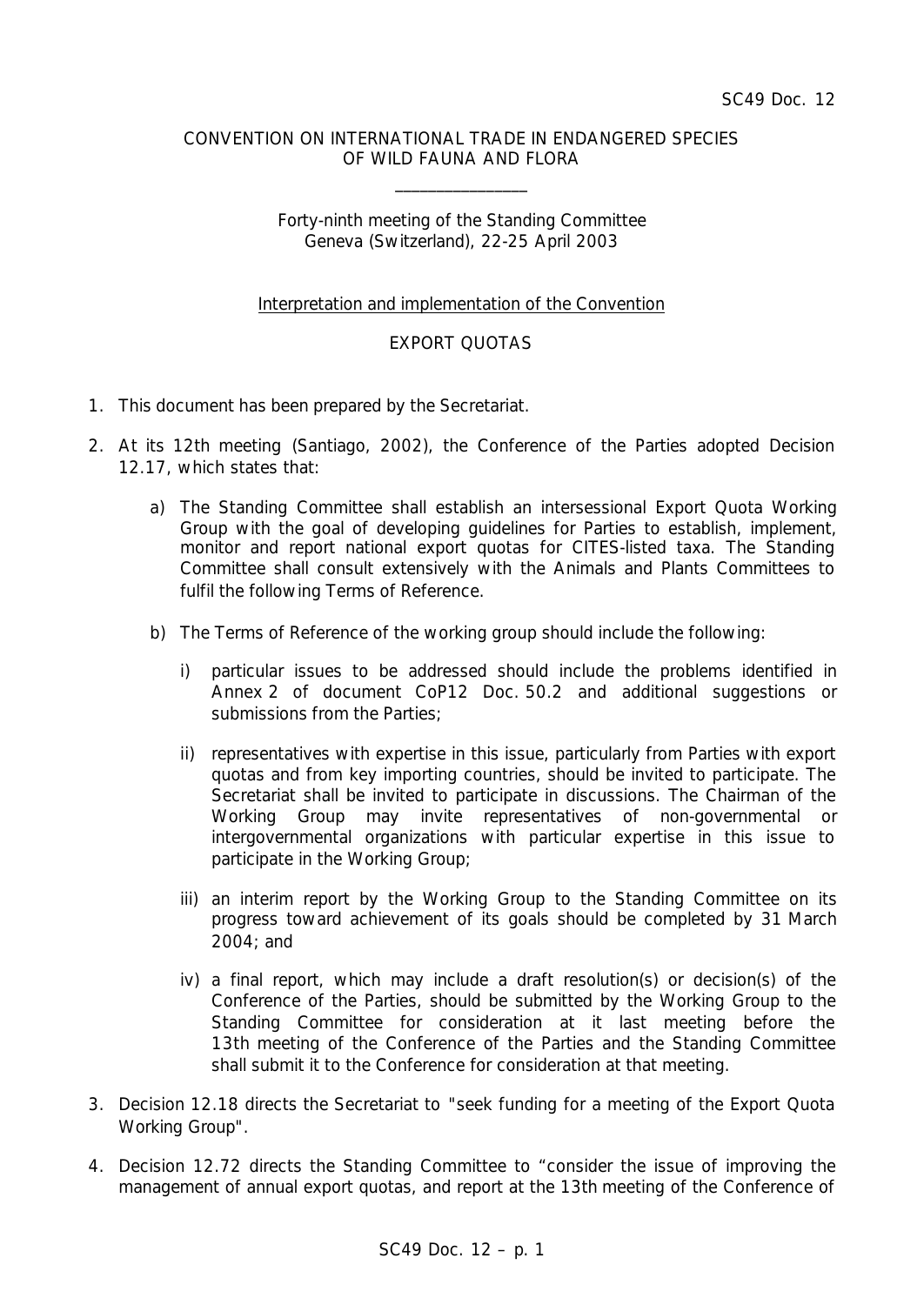the Parties." The Secretariat believes that this can be achieved through the implementation of Decision 12.17.

5. Annex 2 of document CoP12 Doc. 50.2 is attached for information (see Annex). The Secretariat believes that addressing the issues and problems outlined in this document would be an appropriate way to improve the way in which export quotas are communicated to the Secretariat and recorded on permits, the way that trade in species subject to export quotas is covered in annual reports, etc.

## Recommendations

# **Membership**

- 6. Concerning paragraph b) ii) of Decision 12.17 and membership of the Export Quota Working Group, the Secretariat suggests that the number of members be limited to ensure efficiency, that there be a regional balance, and that membership be limited to Parties that have substantial experience in dealing with export quotas, plus invited organizations and a representative of the Secretariat.
- 7. In this connection, it should be noted that the following Parties have annually submitted voluntary export quotas from 1999 to 2003:

# Africa

Benin, Cameroon, Chad, Ethiopia, Gabon, [Ghana], Guinea, Madagascar, Mozambique, Senegal, Sierra Leone, Togo, the United Republic of Tanzania and Zimbabwe;

### Asia

Indonesia, Malaysia and Uzbekistan;

Central and South America and the Caribbean

Argentina, Colombia, Guyana, Nicaragua, Paraguay and Suriname;

### Europe

[Georgia], Romania, the Russian Federation and Turkey.

NB: [square brackets] indicate that no quota was submitted for 2003.

- 8. Key importing countries include the Member States of the European Union, Japan and the United States of America.
- 9. Organizations with particular expertise in this issue, that could be invited to participate, include IUCN, with which the Secretariat has initiated a project to develop practical guidelines for establishing biologically sound quotas, and UNEP-WCMC.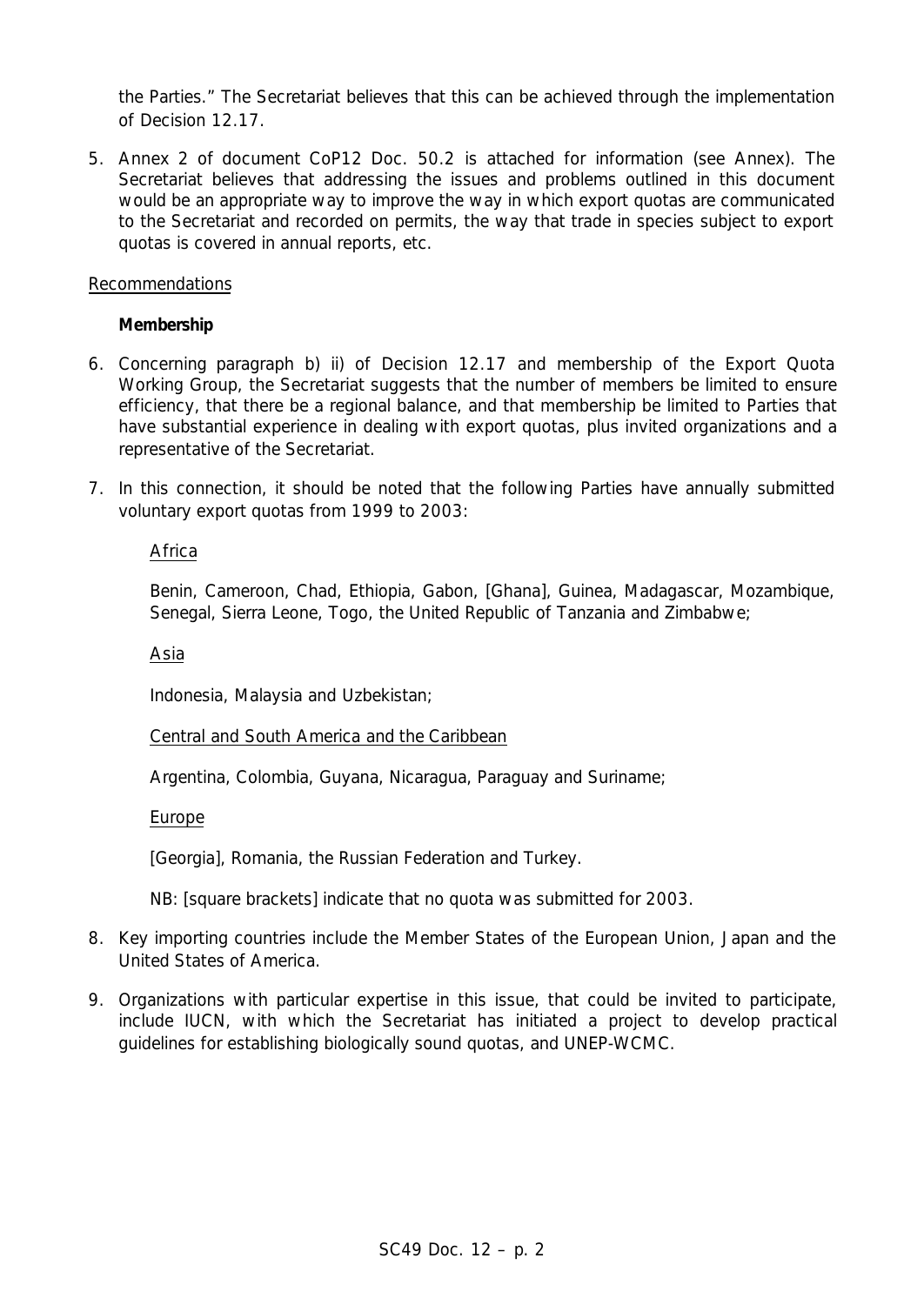#### **Next steps**

- 10. The Secretariat proposes to send a Notification to the Parties requesting comments on the use and management of quotas, for consideration by the Working Group.
- 11. As extensive consultation with the Animals and Plants Committees is required, the Export Quota Working Group should begin its consultations with them at their meetings scheduled for August 2003.
- 12. The Secretariat suggests that the Working Group conduct most of its work through correspondence but will seek funds to organize a meeting of the Group before the 31 March 2004 deadline.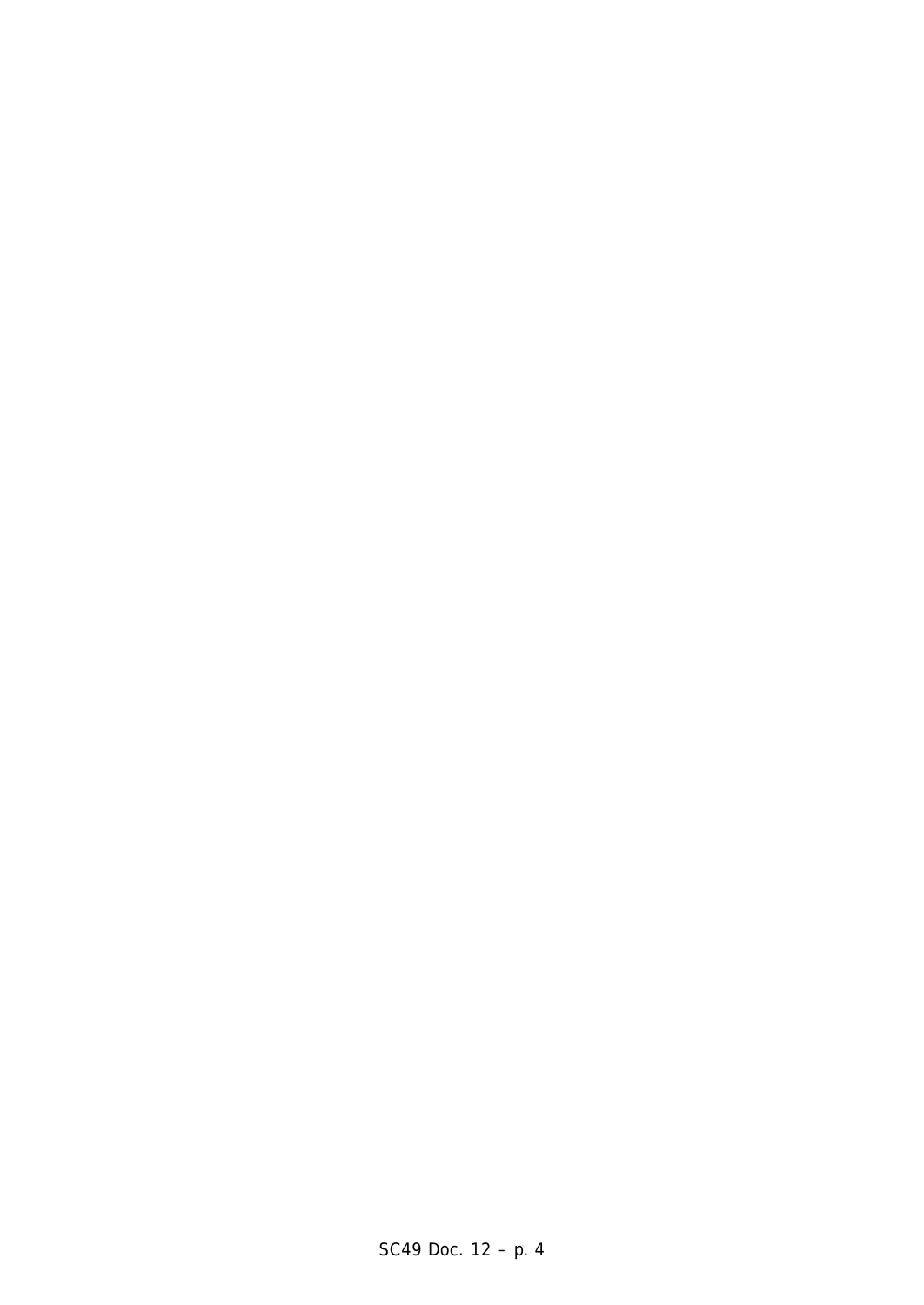# Specific problems identified for nationally reported export quotas for Appendix-II species (CoP12 Doc. 50.2 Annex 2)

# Permit issuance

- 1. In order for an export quota system to function smoothly permits must be properly issued. Irregularities in permit issuance undermine cooperative efforts among Parties, and can create negative conservation impacts and law enforcement problems. In reviewing the WCMC report on trade in quota species for 1999, the following areas appear to cause problems.
	- a) Source codes: Most quotas reported designate specific sources for the specimens in trade (e.g. wild, captive-bred, etc). However, some exporting Parties issue permits or report trade for species covered by quotas using source codes that are not included in their quota. For example, when a quota is for wild specimens, inappropriately some Parties issue permits with other codes (F, C, and/or R), without applying the permit towards the quota. When importing Parties report the trade, source codes may become confused and annual export quota excesses appear to exist if importing countries report only the source codes listed in the quota, rather than on the permits accompanying shipments.
	- b) Permit re-issuance: Permits are often re-issued for a variety of administrative reasons (e.g. lost permits). However, annual reports of exports are often based on the original permit, and then reported again based on the re-issued permit. Additionally, some Parties excessively re-issue permits. This not only creates an avenue for fraud and abuse, but a situation in which trade of species under export quotas may be overreported based on multiple, redundant permits.
	- c) Delayed or premature permit issuance: Some Parties have counted permits issued in one year based upon export quotas of the previous year, or from the forthcoming year.
	- d) Pet permits: Some Parties appear to have issued permits for the export of wild-collected pets of species covered by a quota for wild specimens without reporting the trade against the quota.
	- e) Coordination: There are Parties that allow the issuance of permits from multiple Management Authority offices. At times these offices lack the necessary coordination to ensure that permits are not issued in excess of the set quota.
	- f) Species' names: There have been cases where invalid scientific names are used on permits, such as when a permit is issued at the species level, for elevated sub-species. This creates a situation in which trade may not be counted or reported against the higher taxa quota. It may also lead exporting countries to issue permits in excess of the set quota for a particular species.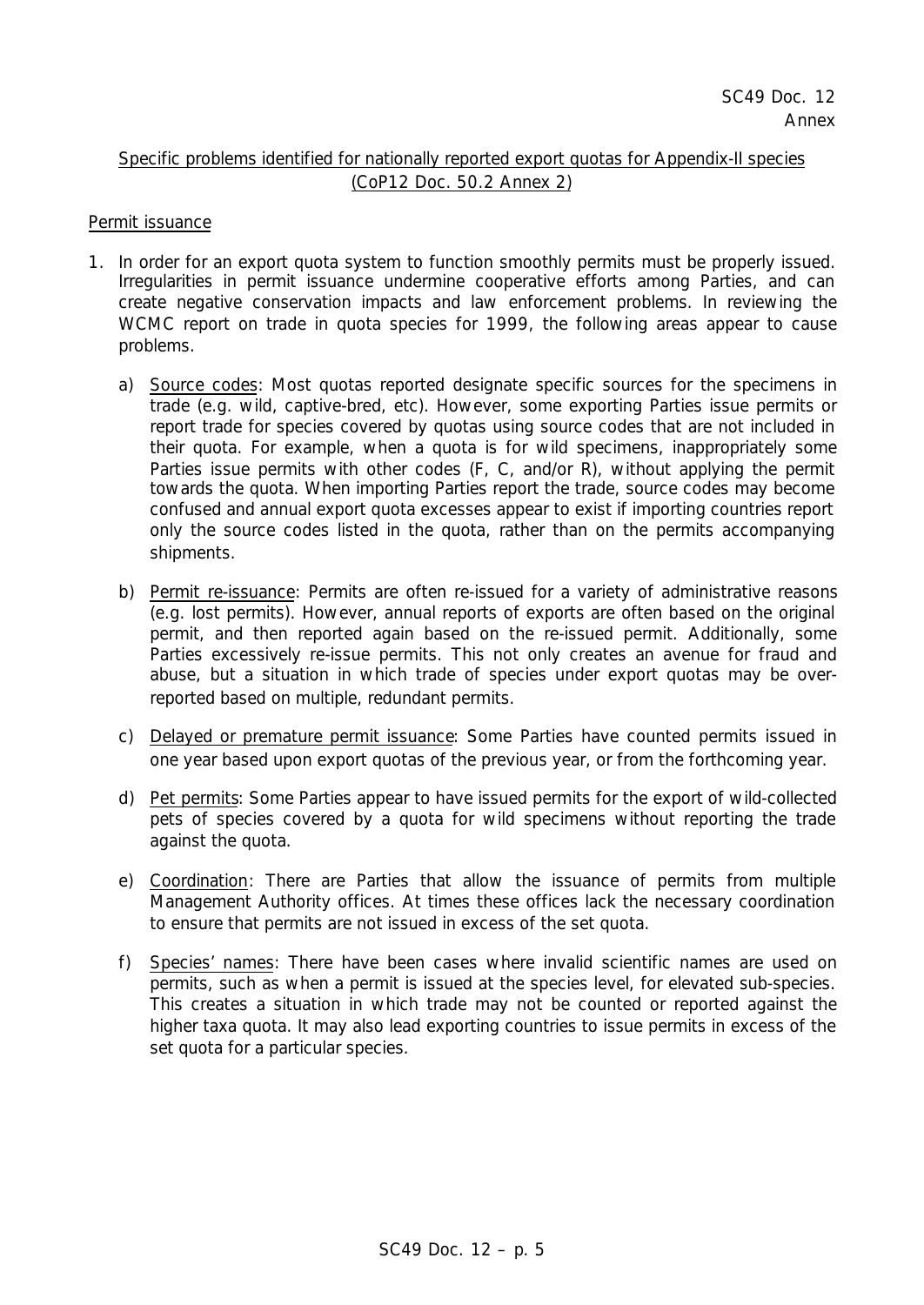### Interpreting quotas

- 2. In reviewing WCMC's 1999 report, it appears that many Parties and the Secretariat interpret quota implementation and enforcement requirements differently. A possible reason for these differing interpretations is almost certainly the lack of written guidelines for setting and implementing quotas. Based on our observations and the WCMC report, some of the problems are highlighted here.
	- a) Unclear language: Parties have transmitted quotas with inappropriate or unclear terms describing specimens. The use of terms such as 'non-productive', which has no meaning in the CITES context, or 'ranched', a term applicable only to species transferred from Appendix I to II, can cause confusion.
	- b) No source given: Parties have transmitted quotas to the Secretariat without indicating the source of the specimens, such as wild-caught or captive-bred. While many Parties would interpret a lack of source to indicate wild-caught specimens, Parties might allow the export of captive-bred specimens with the impression that they are not covered under the quota. Or the reverse, Parties might not allow the import of captive-bred specimens.
	- c) Sub-species permits under species quota: In 1999, one Party reported a quota at the species level, but issued export permits for species and subspecies. Reporting this trade, the Party did not record exports of the subspecies against the quota, thus, creating a situation where the reported quota was exceeded.

#### Monitoring the use of quotas

- 3. "Guidelines for the preparation and submission of CITES annual reports" (Notification to the Parties No. 1999/85 of 5 November 1999) provides guidance on the preparation and submission of annual reports. The document provides instructions on the principles, format, terminology and submission of annual reports, but is not intended to give specific guidance on the monitoring of trade in quota species *per se*. Based on our observations and the WCMC report, problems regarding the monitoring of quotas are highlighted below.
	- a) Permits issued over quotas: Unfortunately, some Parties have simply issued permits over the numerical limit of a quota. Lax monitoring, multiple permit issuing authorities, frequent cancellation and re-issuance of permits, unlawful issuance of export permits, and other reasons contribute to Parties issuing permits over their own quotas.
	- b) Reporting discrepancies: The 1999 WCMC report demonstrates that national reporting of trade in quota species is problematic. Importing and exporting Parties often report inconsistent trade levels, with importing Parties regularly reporting higher trade levels than exporting Parties.
	- c) Trade after a ban is lifted: A small number of Parties have exceeded annual export quotas immediately following the lifting of a temporary moratorium on the issuance of export permits. This problem may be related to pressure applied from exporters, who may have been stockpiling specimens for export during the period of a trade moratorium.